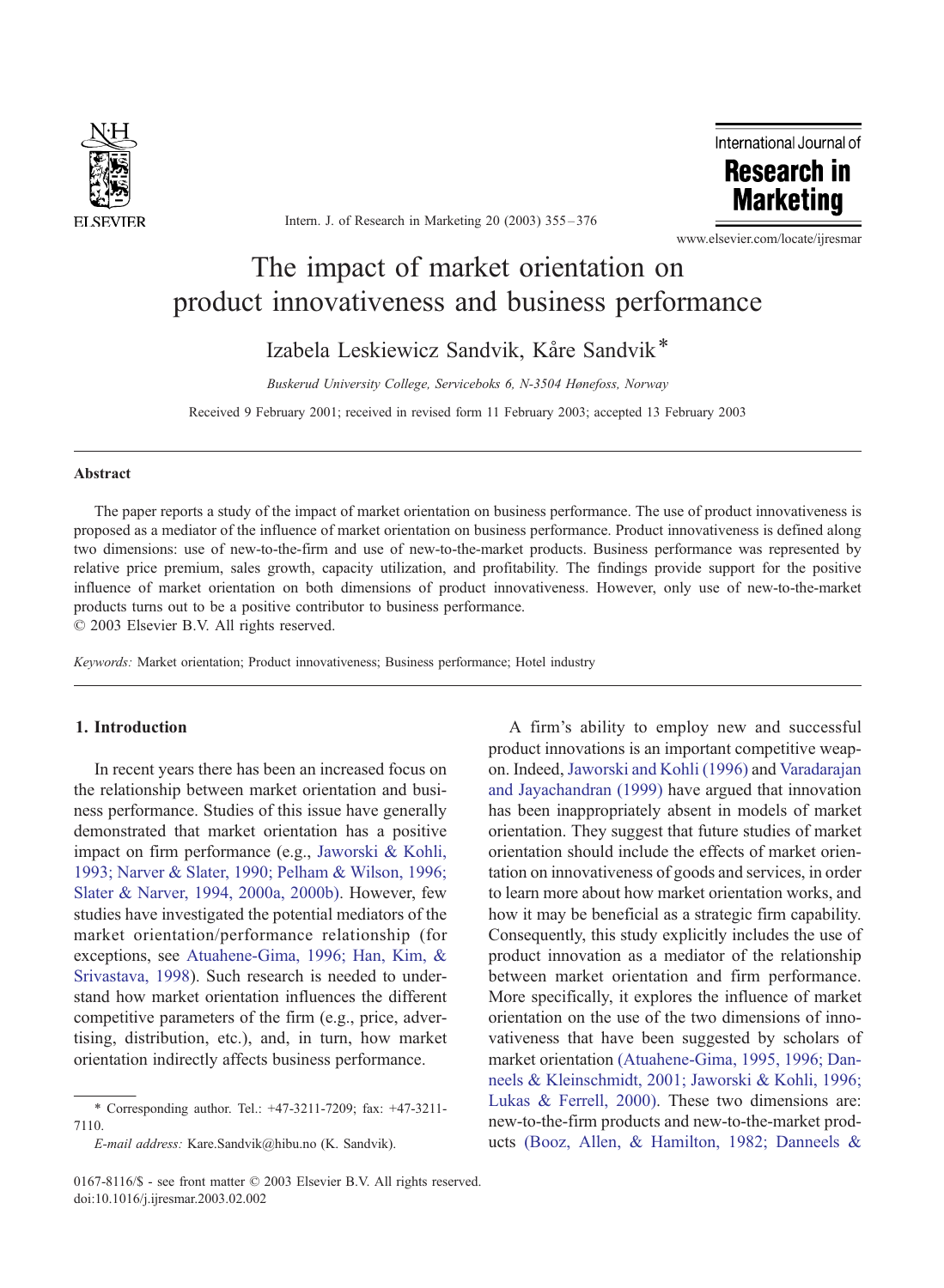Kleinschmidt, 2001; Kleinschmidt & Cooper, 1991; Olson, Walker, & Ruekert, 1995). There is little research that conclusively demonstrates the effects of using new-to-the-market and new-to-the-firm product strategies (for exceptions, see [Atuahene-Gima, 1995,](#page--1-0) 1996; Cooper, 1994; Lukas & Ferrell, 2000). Thus, the goal of this research is to explore these effects on business performance.

### 2. Conceptual model and propositions

The model presented here consists of three general categories of concepts: the facets of the firm's level of market orientation (antecedent), the use of product innovations (mediator) and the facets of business performance (outcome). The definitions of the concepts and the specific hypotheses are developed and discussed below.

### 2.1. Market orientation

A widely accepted definition of market orientation is ''the organization-wide generation of market intelligence pertaining to current and future customer needs, dissemination of the intelligence across departments, and organizationwide responsiveness to it'' ([Kohli & Jaworski, 1990,](#page--1-0) p. 6, emphasis added). Market orientation is a multifaceted concept where the three facets can be viewed as mutually dependent elements. The organization is expected to gather information for the purpose of distributing it organization-wide for decision use. The more match among the three dimensions of market orientation activities, the less waste of resources and the more efficiently the different activities are performed. Ideally, all information generated should be distributed, and all distributed information should be considered for use in the different market related decisions. The greater the gap between these stages, the less smoothly and efficiently the market orientation information system activities will be performed. Information might be gathered, but not used. Decisions about markets might be made without market knowledge and market information, and so on. Additionally, when the organization uses market information in decisions, it is expected to learn the efficiency of the information generation and dissemination, and thus, they learn what kind of information is useful to the firm.

In the market orientation literature, [Kohli, Jawor](#page--1-0)ski, and Kumar (1993, p. 473) suggest that a causal ordering among the dimensions of market orientation may overcome potential weaknesses of the current approach to the market orientation construct. In a pragmatic sense, the three dimensions of market orientation activities are most effectively organized as follows: generation  $\rightarrow$  dissemination  $\rightarrow$  responsiveness. A market-oriented company should be expected to gather market information, to disseminate this information, and eventually, utilize the information as a basis for the collective and individual decisions and behaviors. Therefore, each of the dimensions should be viewed as necessary, but not sufficient conditions for market orientation. Additionally, each dimension constitutes an upper limit for the firm's (overall) market orientation. It makes little sense to argue that a company is highly market oriented if market information is gathered but not utilized in the firm's decision processes. Non-utilized market information is of very limited value for the company. In fact, an uneven amount of emphasis on each of the dimensions can cause a costly and false impression of being market oriented [\(Kohli & Jaworski, 1990\).](#page--1-0) Since a company can be strong on one part of market orientation but lacking on other parts, this is not consistent with the market orientation concept.

Empirical literature has combined these facets of market orientation as a 'volume index' [\(Jaworski &](#page--1-0) Kohli, 1993; Kohli et al., 1993; Narver & Slater, 1990). Such an approach does not reward balance among the different dimensions. For instance, an organization that gathers much information but only disseminates some of it, and then only has a limited response to the information, may receive the same overall score on market orientation as a company that generates some information, disseminates most of it and responds to most of it.<sup>1</sup> Consistent with the

<sup>&</sup>lt;sup>1</sup> The following simple example for a company's score on the three dimensions of market orientation provides an illustration of the difference between the two approaches.

|    |    | Generation Dissemination Responsiveness Additive Multiplicative | index | index |
|----|----|-----------------------------------------------------------------|-------|-------|
| 14 | 10 |                                                                 | 30    | 840   |
| 10 | 10 | 10                                                              | 30    | 1000  |